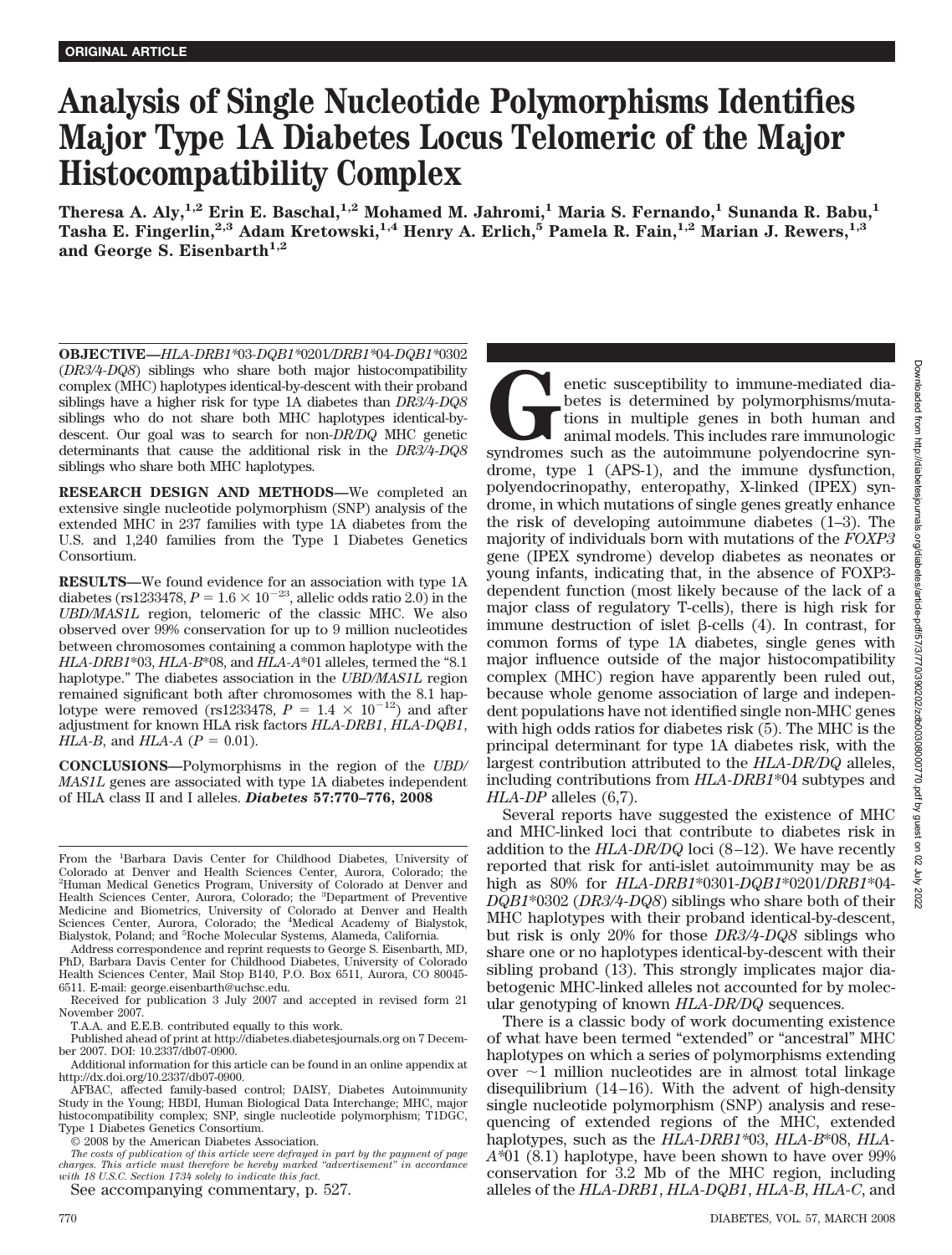TABLE 1 Summary of study design

|            | Subject source                         | Number of families | Number of individuals | Illumina SNPs  |  |
|------------|----------------------------------------|--------------------|-----------------------|----------------|--|
| Illumina 1 | <b>DAISY</b>                           | 45                 | 143                   | Custom 656     |  |
| Illumina 2 | $DAISY + HBDI$                         | $165 + 72$         | $523 + 241$           | Custom 364     |  |
| Illumina 3 | T1DGC, BDA, Danish, Joslin, HBDI, U.K. | 1,240              | 6.297                 | Standard 2.918 |  |

BDA, British Diabetes Association.

*HLA-A* genes (17,18). The 8.1 haplotype is a common haplotype that is present in  $\sim 9\%$  of Caucasian MHC control haplotypes and 18% of MHC case haplotypes from families with type 1A diabetes (19). Even though there are other conserved extended haplotypes (e.g., *HLA-DRB1*\*03, *HLA-B*\*18, *HLA-A*\*30) (20), none have even half the frequency of the 8.1 haplotype in the Caucasian population with type 1A diabetes (16). We report here strong evidence for an association between type 1A diabetes and a locus in the *UBD/MAS1L* region that is apparently independent of HLA class II and I alleles and also independent of linkage disequilibrium with the common MHC 8.1 haplotype.

#### **RESEARCH DESIGN AND METHODS**

We analyzed three datasets (Table 1), beginning with a survey study that we called "Illumina 1." In Illumina 1, samples from 45 families (143 individuals) of children in the prospective cohort Diabetes Autoimmunity Study of the Young (DAISY) were selected for analysis at 656 MHC SNPs. DAISY has HLA-typed 30,000 newborns in Denver Colorado at the *HLA-DR/DQ* loci with informed parental consent and Institutional Review Board (IRB) oversight at the University of Colorado at Denver and Health Sciences Center (21,22). A subset of these children at high, intermediate, and low risk for type 1 diabetes by family history and HLA type were followed with measurements of autoantibody levels (insulin, GAD65, and IA-2) (22). Given preliminary results from the Illumina 1 analysis, a follow-up study, "Illumina 2," was performed to refine the regions of association in Illumina 1 and extend the coverage of the telomeric end of the MHC. In the Illumina 2 study, DAISY families ( $n = 165$ ) families, 523 individuals, 138 families independent of the Illumina 1 study) and Human Biological Data Interchange (HBDI) families ( $n = 72$  families, 241 individuals) were analyzed at 364 SNPs. All of the 237 families in the Illumina 2 study were independent of the Illumina 1 study except for 27 DAISY families who were included in both studies (families with a prospectively followed child at extremely high risk for developing type 1A diabetes [high-risk *DR3/4-DQ8* genotype and a relative with type 1A diabetes]). As a replication study of Illumina 2, we analyzed data provided by the Type 1 Diabetes Genetics Consortium (T1DGC) ("Illumina 3"). This study included 1,240 families (6,297 individuals, primarily affected sib-pairs and their parents) from the British Diabetes Association, Danish, Joslin, HBDI, and U.K. populations.

We designed custom SNP panels for our Illumina 1 (656 SNPs) and Illumina 2 (364 SNPs) analyses. The Illumina 1 SNP panel covered 3 million base pairs of the classic MHC and included mapping and exon-centric SNPs with an average of one SNP every 6.3 kb and a maximum interval of 30 kb. The Illumina 2 custom SNP panel concentrated on nominally significant SNPs from the Illumina 1 study and SNPs telomeric of the classic MHC. We selected 53 SNPs in the classic MHC region (including nominally significant SNPs from the Illumina 1 analysis  $[P \leq 0.01]$  within the peak of association around the *HLA-DRB1* and *-DQB1* genes or  $P < 0.05$  outside of the *HLA-DR/DQ* major peak of association], SNPs near genes of interest [*MICA*, *TNF*, and *HLA-DPB1*], and 12 "sentinel" SNPs with alleles defining the DR3, B8, A1 [8.1] haplotype) (17). The Illumina 2 panel included all 26 SNPs from Illumina 1 and 113 additional SNPs to cover the 1-Mb region telomeric of *HLA-F* (average of one SNP every 7.2 kb). We included 192 additional SNPs to extend the region of analysis an additional 6 million base pairs (with an average of one SNP every 18 kb between 27 and 29 Mb and one SNP every 50 kb between 23 and 27 Mb from the telomere; supplementary Table 1, available in an online-only appendix at http://dx.doi.org/10.2337/db07-0900). Illumina multiplex technology, which uses an extension/ligation reaction (details available at the Illumina Technology and Applications Web site), was used to genotype the Illumina 2 samples, yielding a 93% (772/828) sample success rate and a 95% SNP success rate.

The Illumina 3 (T1DGC) analysis used the dense standard Illumina mapping and exon-centric MHC panels (1,536 SNPs in each panel with 115 overlapping SNPs, 2,918 of 3,072 SNPs were successfully typed for a 95% SNP success rate). Illumina 2 and Illumina 3 had 83 SNPs in common for our combined study of the classic MHC. In addition, rs1233478, a highly significant SNP in the Illumina 3 analysis that was not included in the initial Illumina 2 panel, was genotyped with Taqman probes in the Illumina 2 study samples (hybridization/extension reaction with a fluorescence detection system developed by Applied Biosystems).

For all three Illumina SNP datasets, the PedCheck program (http:// watson.hgen.pitt.edu) (23) was used to ensure that the SNP genotype data in each family demonstrated a Mendelian inheritance pattern. Merlin software (www.sph.umich.edu/csg/abecassis/Merlin) (24) was used to phase the SNP genotype data from families into haplotypes. For those SNPs for which phase was ambiguous for an individual, we excluded that haplotype from analysis for that specific SNP. Using affected family-based control (AFBAC) methodology, chromosomes were assigned case status if they were present in any family member who was anti-islet autoantibody positive (Illumina 2) or diagnosed with diabetes (Illumina 2 and Illumina 3) (25). Chromosomes were assigned control status if they were in unaffected families or were not carried by any affected family members (25).

SNP allele frequencies from case versus control parental chromosomes were analyzed with the Fisher's two-tailed exact test (25). To verify that statistically significant findings in Illumina 3 were not caused by population stratification, the transmission disequilibrium test was also computed using the mapping panel data from Illumina 3 with Haploview software (26) (http://www.broad.mit.edu/mpg/haploview). Prism software (www.graphpad- .com/prism) was used to perform survival curve analysis, using the log-rank test with the  $\alpha$  level for significance set at 0.05. SAS software (www.SAS.com) was used to perform logistic regression analysis.

### **RESULTS**

The first two projects performed involved association analyses of MHC SNPs in families with type 1A diabetes from DAISY (a study of prospectively followed HLAcharacterized children at risk for type 1 diabetes who were selected for prospective follow-up after HLA typing 30,000 newborns) and the HBDI study. SNP association analyses were performed by comparing allele frequencies in case versus control chromosomes using AFBAC methodology (25). In a survey study of 45 DAISY families, the "Illumina 1" study, we detected a cluster of six SNPs that were nominally associated with type 1 diabetes  $(P < 0.05)$ in a region telomeric of the *HLA-F* locus (29.2–29.5 Mb) at the telomeric end of the classic MHC. We were particularly interested in this region with significant SNPs given its long distance (over 3 million nucleotides) from the diabetes-associated *HLA-DR/DQ* alleles.

We performed a follow-up project in a larger panel of DAISY and HBDI families, the "Illumina 2" study, genotyping a greater density of SNPs telomeric of the *HLA-F* gene, and with extension of the SNP analysis 6 Mb farther telomeric of the MHC. In the Illumina 2 study, we also genotyped 12 sentinel SNPs reported to define the 8.1 haplotype (boxed in Fig. 1) and SNPs in the MHC region that were significantly associated with diabetes and autoimmunity in the Illumina 1 study (17). We again found a cluster of nominally significant SNPs telomeric of the *HLA-F* gene, some with far more significant *P* values (Fig. 1, seven SNPs with  $P < 1.0 \times 10^{-5}$ ). The most significant SNP in this cluster, rs389419, is located 2 kb telomeric of the ubiquitin D (*UBD*) gene. As expected, many of the SNP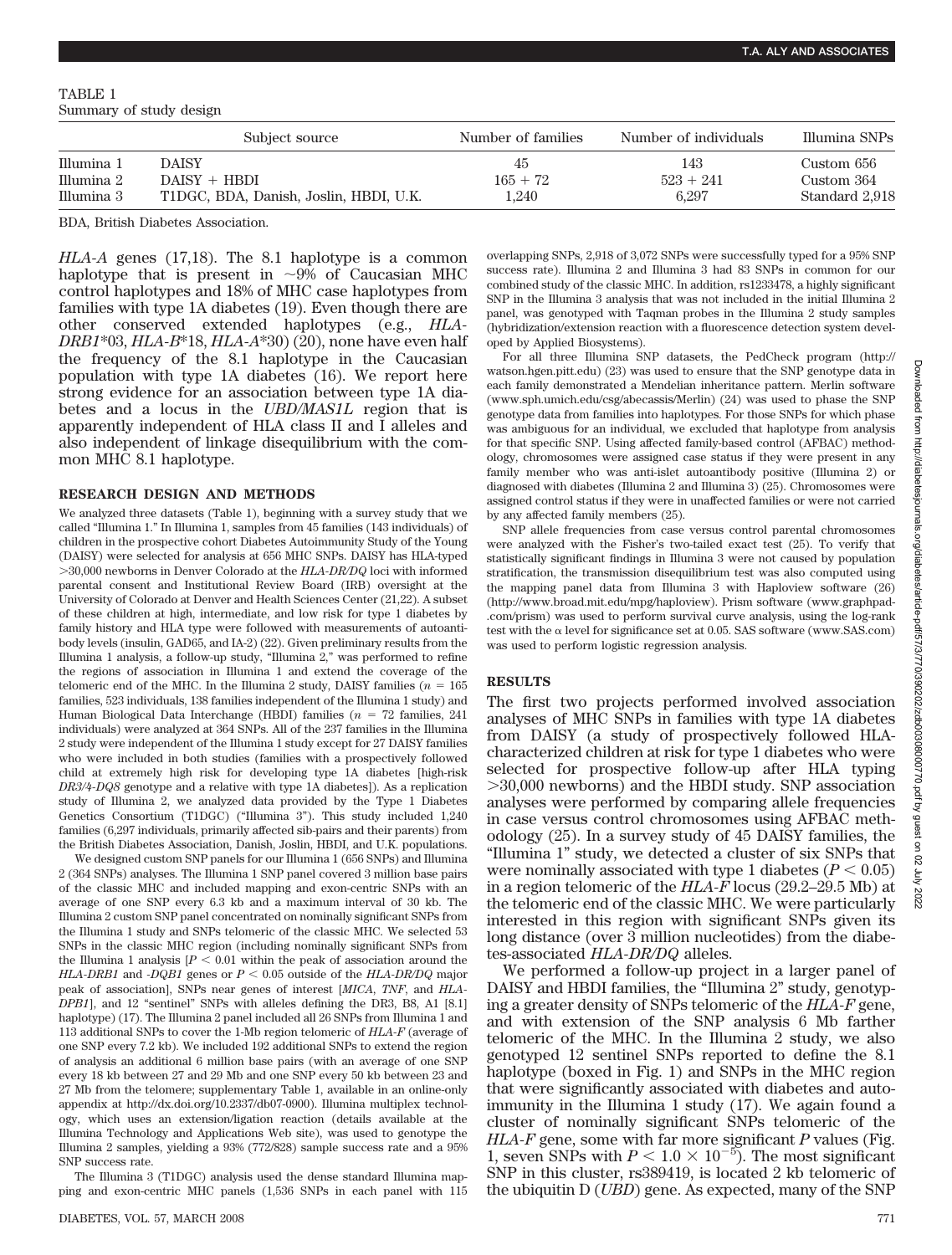

Illumina 2: 343 case vs. 596 control chromosomes

**FIG. 1. AFBAC results for Illumina 2 (DAISY and HBDI). The** *x***-axis represents the distance of each SNP from the telomere, and the** *y***-axis represents the log(***p***) value for each SNP. The circled SNPs represent the log(***p***) values for the most significant SNPs telomeric of** *HLA-F***. The most significant SNP (rs389419) is 2 kb telomeric of the** *UBD* **gene. The SNPs surrounded by boxes (***n* - **12) are sentinel SNPs that identify and are specific for the 8.1 haplotype.**

alleles of the 8.1 consensus haplotype were significantly associated with case chromosomes given almost complete linkage disequilibrium with *HLA-DRB1*\*0301, an allele associated with high risk for type 1A diabetes.

For more convincing replication, we compared MHC SNP allele frequencies in case and control chromosomes from family data provided by the T1DGC from three countries (U.K., U.S., and Denmark), the "Illumina 3" study. In this analysis of the T1DGC data, rs389419 was again significantly associated with diabetes ( $P = 2.3 \times$  $10^{-12}$ , Fig. 2). The most significant SNP telomeric of the *HLA-F* gene was rs1233478, located 48 kb telomeric of the *UBD* gene and 23 kb centromeric of the *MAS1L* gene (*P*  $2.7 \times 10^{-23}$ , odds ratio [OR] 2.2 [95% CI 1.9–2.6], Fig. 2). Allele "A" of rs1233478 is present in 27.5% (817 of 2,967) of case chromosomes and 14.7% (228 of 1,550) of control chromosomes. Analysis of the T1DGC data for distorted transmission of alleles (transmission disequilibrium test) showed that the "A" allele for rs1233478 was significantly overtransmitted to children with diabetes ( $P = 2.9 \times$  $10^{-27}$ ; 964 transmitted:544 not transmitted). A haplotype with the "A" allele for rs1233478 and alleles from four adjacent SNPs was also significantly overtransmitted (*P*  $4.1 \times 10^{-22}$ ). The OR for rs1233478 with combined analysis of DAISY, HBDI, and T1DGC data was 2.0 (1.7–2.3,  $P =$  $1.6 \times 10^{-23}$ . Since rs1233478 was not typed as part of Illumina 2, we subsequently typed it in our Illumina 2 families and found that it was significantly associated with diabetes and autoimmunity ( $\overline{P}$  = 1.1  $\times$  10<sup>-6</sup>, OR 2.2  $[1.6–2.9]$ ).

There were highly significant SNPs close to the *HLA-DRA* gene (e.g., rs3129871,  $P = 1.9 \times 10^{-15}$  in the Illumina 2 data,  $P = 1.1 \times 10^{-125}$  in the Illumina 3 data) and also near the *HLA-B* and *HLA-C* genes (e.g., rs2596560,  $P =$ 

 $8.8 \times 10^{-51}$ , in Illumina 3 data) (supplementary Tables 1 and 2). However, we lacked sufficient information to distinguish whether these class II and class I MHC SNPs remained significant independent of linkage disequilibrium with *HLA-DR/DQ* alleles. There was also a significant SNP in the Illumina 2 data near the *PRSS16* gene (rs996247, *P*  $8.5 \times 10^{-5}$  in the Illumina 2 data), telomeric of the classic MHC (supplementary Tables 1 and 2), but this region was not included in the Illumina 3 T1DGC data.

Others have previously identified MHC regions of SNP identity between unrelated individuals using DNA sequence or microsatellite data (14–16), and we have described a 3 million nucleotide conserved MHC region on the 8.1 haplotype using SNP analyses (18). This means that almost all 8.1 haplotypes from different individuals have close to 100% identity for the 3 million nucleotides of the MHC between the *HLA-DQB1* and *HLA-A* loci. Analysis of the Illumina 3 study data demonstrated that 91% of the 8.1 (HLA-DR3, B8, A1) haplotypes  $(n = 467)$  had essentially identical SNP alleles for the 3 Mb between *HLA-DQB1* and *HLA-F*, confirming the remarkable conservation of the 8.1 haplotype. The Illumina 2 study extends the SNP analysis over 6 Mb farther telomeric than the Illumina 3 study (Fig. 3) and shows that the region of identity between unrelated chromosomes with 8.1 haplotypes gradually breaks up telomeric of *HLA-A*. In a subset of 8.1 chromosomes, the region of identity extends as far as 9 million nucleotides telomeric of the *HLA-DR/DQ* loci. Also of note, the conservation of the case 8.1 haplotypes is similar to the conservation of the control 8.1 haplotypes.

In addition, we found that two sentinel SNPs can be used to identify 8.1 haplotypes (rs17196849 and rs3117573). For 99% of chromosomes with the 8.1 haplotype, rs17196849 and rs3117573 both have "G" alleles,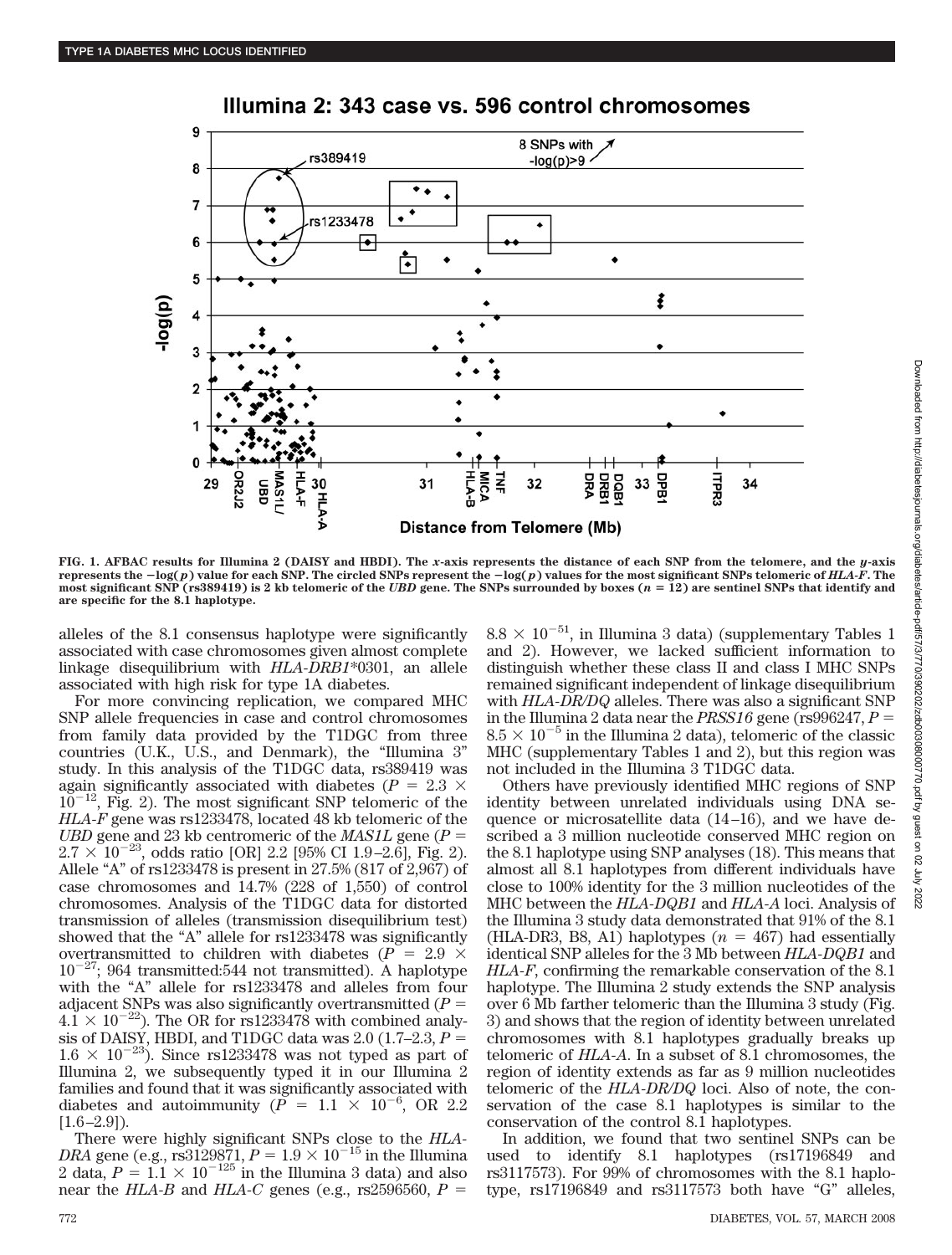

# Illumina 3: 3,138 case and 1,681 control chromosomes

**FIG. 2. AFBAC results for Illumina 3 (T1DGC). Comparison of SNP allele frequencies in 3,138 case and 1,681 AFBAC control chromosomes from T1DGC data indicate that a SNP between the** *UBD* **and** *MAS1L* **genes is significantly associated with type 1A diabetes (rs1233478,** *P* - **2.7 1023).**

whereas  $<5\%$  of non-8.1 haplotypes have "G" alleles for the two SNPs.

Considering that the 8.1 haplotype has an unusually high frequency for an extended haplotype (present in 18% of case haplotypes) and its consensus sequence is associated with the high-risk *HLA-DRB1\**03 allele, we wanted to correct the association analysis of rs1233478 for a possible confounding effect because of linkage disequilibrium with the 8.1 haplotype. The linkage disequilibrium between the "A" allele of rs1233478 and the 8.1 haplotype is moderate but incomplete (Illumina 3 study:  $D' = 0.81$ ,  $r^2 = 0.28$ ). However, even with exclusion of all of the 8.1 chromosomes ( $n = 467$ ) from the Illumina 3 dataset, the association of the "A" allele of rs1233478 with case chromosomes remained significant (rs1233478,  $P = 1.4 \times 10^{-12}$ ).

To evaluate whether rs1233478 accounted for the association in the region or whether other SNPs were independently associated, we performed stepwise logistic regression using the Illumina 3 data. The 15 most significant *UBD/MAS1L* SNPs were included as explanatory variables and a 0.05 level of significance was required for each addition to and retention within the model (27). The SNP with the lowest *P* value in the final model with stepwise selection was rs1233478 ( $P = 6.6 \times 10^{-8}$ , OR 1.8 [1.4–2.2]). Two other SNPs were included in the model, but were not significant after correction for HLA alleles  $(rs3131020, P = 0.02, OR 1.1 [1.0–1.2], and rs1611527, P =$ 0.0001, OR 1.3 [1.2–1.6]).

We wanted to further account for linkage disequilibrium with other HLA alleles to confirm that the association with rs1233478 was independent of known HLA effects. Stepwise logistic regression analysis was performed including *HLA-DRB1*, *HLA-DQB1*, *HLA-B, HLA-A*, and rs1233478 as explanatory variables. The final model included *HLA-*



**FIG. 3.** *HLA-DRB1***\*03,** *HLA-B***\*08, and** *HLA-A***\*01 (8.1) haplotypes are highly conserved in the MHC region. Data from chromosomes with the 8.1 haplotype from the Illumina 2 study were placed in columns of Microsoft Excel (***n* - **237) with a row for each SNP analyzed (***n* - **364). The allele for each SNP of each chromosome was compared with alleles of the consensus 8.1 SNPs. Yellow highlights SNPs identical to alleles of the consensus 8.1 SNPs, dark gray highlights variant SNPs different from the consensus 8.1 SNPs, and white highlights unphased or untyped SNPs. As depicted by these 237 8.1 haplotypes, 8.1 haplotypes are highly conserved for over 3 million nucleotides of the MHC region, and the conservation extends up to 6 million nucleotides farther in the telomeric direction. (Please see http://dx.doi.org/10.2337/db07-0900 for a high-quality digital representation of this figure.)**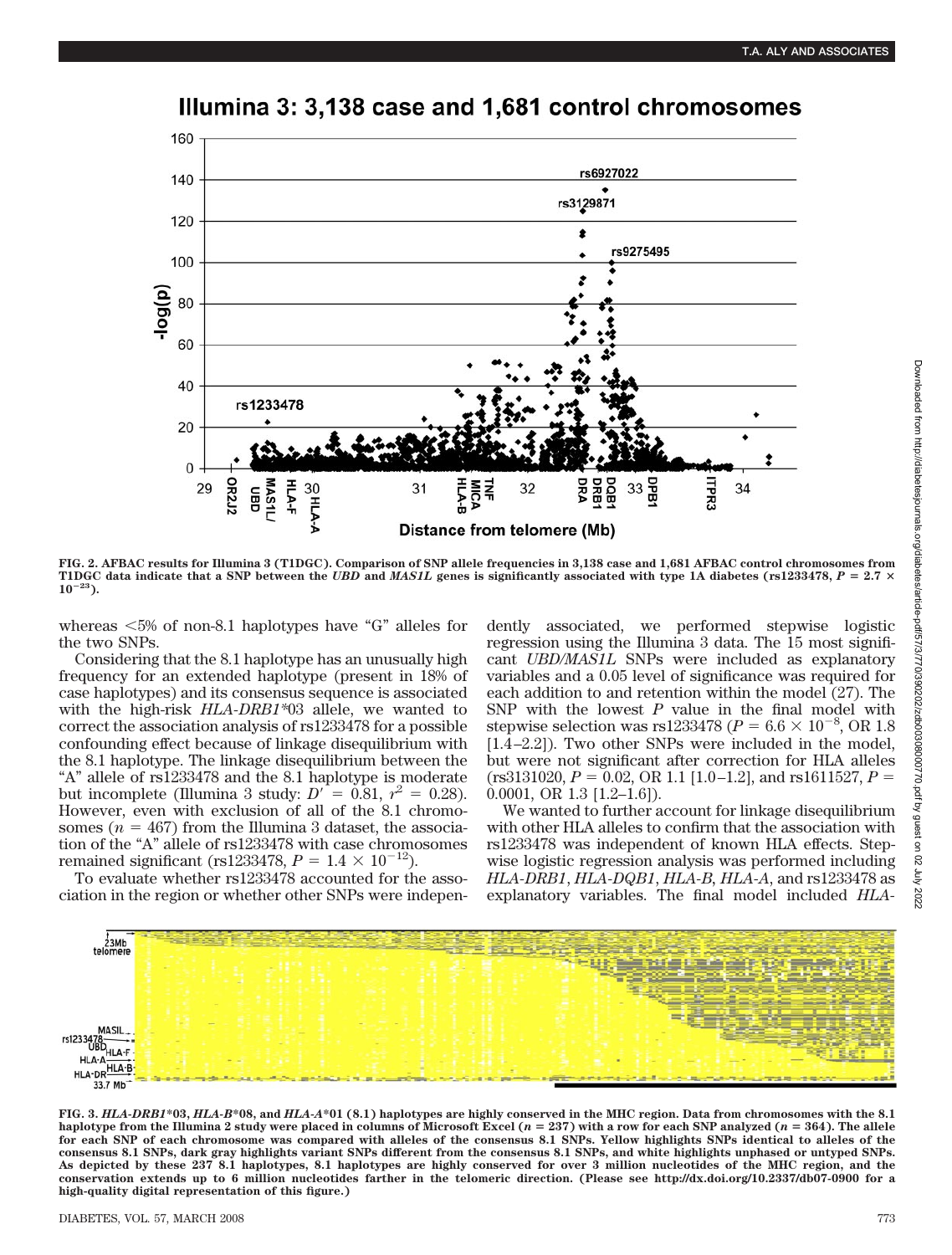TABLE 2 Logistic regression analysis

|                                         | DF | Wald $\chi^2$ | P             |
|-----------------------------------------|----|---------------|---------------|
| Type 3 analysis of effects*             |    |               |               |
| HLA-DRR1                                | 12 | 180.6766      | 3.10E-32      |
| rs1233478                               |    | 6.6617        | 9.85E-03      |
| $HLA-B$                                 | 28 | 56.6897       | 1.06E-03      |
| HLA-DQB1                                | 10 | 163.4422      | 6.30E-30      |
| Type 3 analysis of effects <sup>†</sup> |    |               |               |
| HLA-DRB1                                | 12 | 215.9578      | 1.63E-39      |
| rs1233478                               |    | 6.2467        | $1.24E-02$    |
| A <sub>24</sub>                         |    | 9.0515        | $2.62E - 0.3$ |
| <b>B39</b>                              |    | 12.786        | 3.49E-04      |
| HLA-DQB1                                | 10 | 194.6782      | 2.08E-36      |
|                                         |    |               |               |

\*Variables within the model; *HLA-A* and *HLA-B* are class variables. †Variables within the model: A24 and B39.

*DRB1*, *HLA-DQB1*, *HLA-B*, and rs1233478, but not *HLA-A*  $(rs1233478, P = 0.01, OR 1.3 [1.1-1.7], Table 2).$  Even though the *P* value for rs1233478 is not as striking in this analysis as in our previous analyses and the estimate of effect is attenuated, proper adjustment for all of the HLA alleles required the estimation of many additional parameters, causing the power for the specific test of rs1233478 to be reduced. Details of *HLA-DRB1*, *HLA-DQB1*, *HLA-B*, and *HLA-A* types included as input for the logistic regression analysis can be found in supplementary Tables 3–6.

*HLA-A24* and *HLA-B39* are both class I MHC alleles that have been reported to contribute high risk for type 1A diabetes (28,29). Within the Illumina 3 chromosomes, *HLA-A24* is present in 10% of cases and 7% of controls, *HLA-B39* in 4% of cases and 1% of controls, and the rs1233478 "A" allele in 28% of cases and 15% of controls. We completed a stepwise logistic regression analysis by analyzing *HLA-DRB1*, *HLA-DQB1, HLA-B39, HLA-A24*, and rs1233478 as explanatory variables. The final model includes all of the variables (rs1233478,  $P = 0.01$ , OR 1.3 [1.1–1.6], Table 2).

Finally, D6S2223 has been reported to influence type 1A diabetes risk (8,30,31) and therefore logistic regression analysis was performed including D6S2223 as an explanatory variable, in addition to those listed above (with *HLA-B* and *HLA-A* as class variables). All variables were included in the best-fitting final model except for *HLA-A*  $(D6S2223, P = 0.001, odd$  ratio 1.4 [1.1–1.7]; rs1233478,  $P = 0.01$ , OR 1.4 [1.1–1.7]), as in the previous analysis.

DAISY is prospectively following a cohort of children with an immediate family history of type 1A diabetes and children from the general population (with no immediate family history of type 1 diabetes) for anti-islet autoimmunity and diabetes. As illustrated in Fig. 4, we stratified children with the high-risk *HLA-DR3/4-DQ8* genotype by their genotypes for rs1233478 (A/A, A/C, and C/C) and analyzed their risk for progression to type 1A diabetes. Children with the A/A genotype had a higher risk than children with either the A/C or C/C genotypes (43.7  $\pm$ 16.8% [means  $\pm$  SE] A/A vs. 13.8  $\pm$  6.1% A/C vs. 11.8  $\pm$  3.8% C/C by age 12 years,  $P = 0.05$ , log-rank test).

## **DISCUSSION**

The MHC region has a major influence on risk for type 1A diabetes that has been predominantly ascribed to HLA alleles and in particular to *HLA-DR/DQ* alleles. Nevertheless, it is estimated that individuals from the general



AA: 5 cases, AC: 10 cases, CC: 10 cases

**FIG. 4. Survival analysis stratified by rs1233478 genotype. These survival curves illustrate the risk over time for type 1A diabetes associated with rs1233478 genotypes in children with the** *DR3/4-DQ8* **genotype. At the first time point, age 0 years, 100% of the children are "diabetes free." The percentage of children in each rs1233478 genotype group that remains "diabetes free" changes as the children are followed over time. The** *DR3/4-DQ8* **children with the A/A genotype for**  $rs1233478$  have a diabetes risk of  $43.7 \pm 16.8\%$  by age 12 years versus **a 13.8 6.1% risk in** *DR3/4-DQ8* **children with the A/C genotype and an 11.8**  $\pm$  3.8% risk with the C/C genotype ( $P = 0.051$ , log-rank test).  $\bullet$ ,<br>AA genotype for rs1233478;  $\blacktriangle$ , AC genotype for rs1233478;  $\times$ , CC **genotype for rs1233478; error bars** - **SE. The numbers below the ages on the** *x***-axis indicate the number of individuals being followed from each genotype cohort at different ages.**

population with the highest risk *HLA-DRB1*\*0301- *DQB1*\*0201/*DRB1*\*04-*DQB1*\*0302 (*DR3/4-DQ8*) genotype have only a 5% risk of developing childhood-onset type 1A diabetes. This is significantly greater than the approximate general population risk of 0.3%, but significantly less than our recently reported risk of 80% for persistent anti-islet autoantibody expression among the *DR3/4-DQ8* siblings who share both MHC regions identical-by-descent with their proband siblings (13). The *DR3/4-DQ8* siblings who do not share both MHC haplotypes with their proband siblings have a risk of 20%. The high risk in the *DR3/4-DQ8* siblings who share both haplotypes identical-by-descent strongly suggests that additional loci within or linked to the MHC contribute to risk. Our analysis of data from multiple independent populations confirms a major locus marked by SNPs in the *UBD/MAS1L* region.

The UBD protein (also known as ubiquitin D, diubiquitin, and FAT10) was so-named because it has two tandem head-to-tail ubiquitin-like domains. Ubiquitin proteins are generally known for their ability to bind to proteins, targeting them for degradation by the proteosome. They are also involved in regulation of members of the immunoreceptor family, including B-cell antigen receptors (32). The *UBD* gene is predominantly expressed in B-cells and dendritic cells, which are antigen-presenting cells that initiate the T-cell response that triggers diabetes, and these cells also participate in T-cell tolerance (33). Ocklenburg et al. (34) recently reported that the UBD protein regulates  $CD4^+$  T-cell anergy as a downstream element of the FOXP3 protein, possibly by upregulating LGALS3 protein expression. Expression studies of the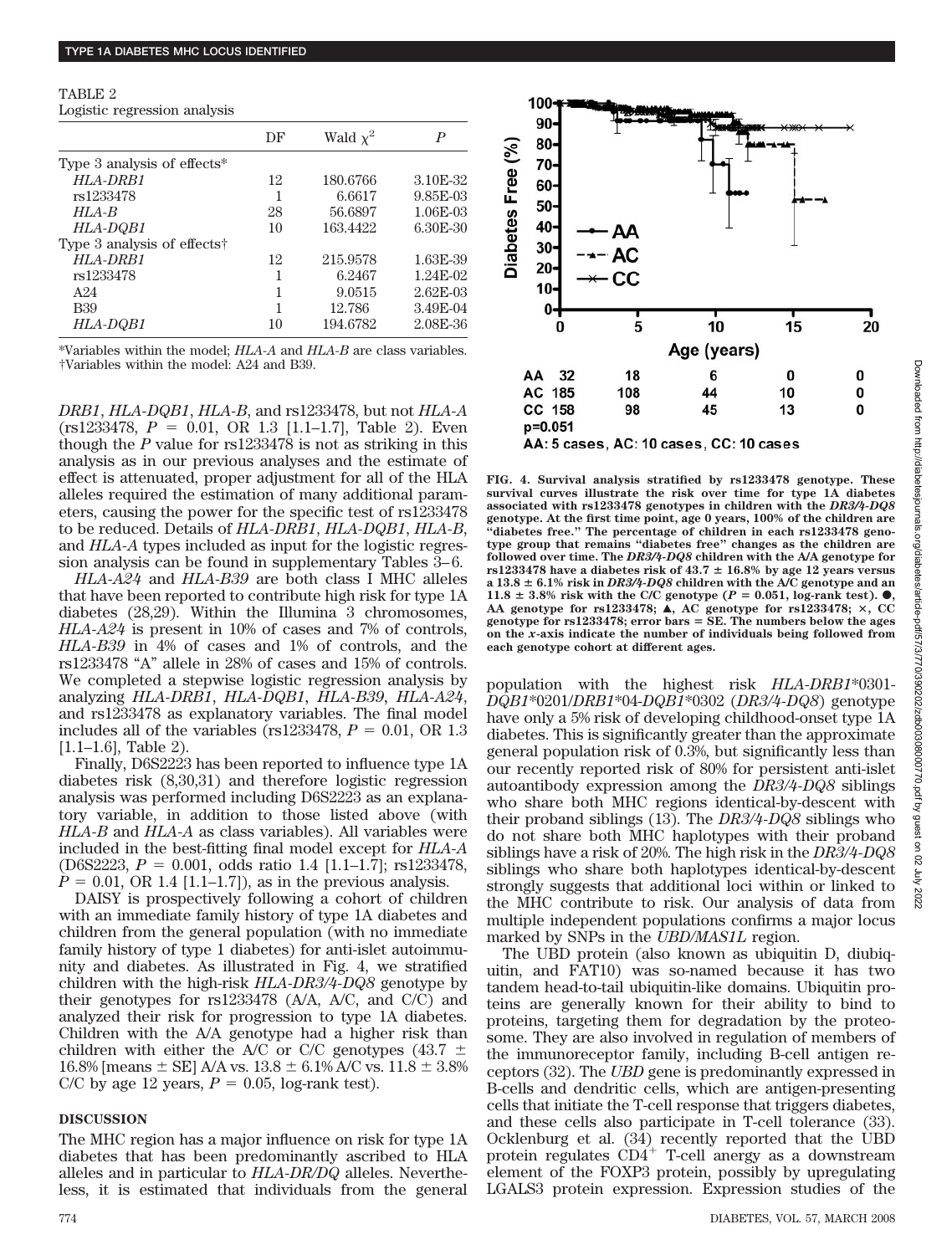*UBD* gene show that the highest mRNA levels are in the two most relevant organs for diabetes: the pancreas and the thymus (http://t1dbase.org, tissue expression site). The two other genes in the *UBD/MAS1L* region, *MAS1L* (Masrelated G-protein–coupled receptor MRG [MAS-R]) and *LOC729653* (a gene with a hypothetical protein), have less well-characterized expression patterns and functions.

Our extended analysis of SNP alleles of the 8.1 haplotype demonstrates that the remarkable conservation for this common haplotype can extend as far as 9 million base pairs telomeric of the *HLA-DR/DQ* locus. Analysis of 467 8.1 chromosomes showed that  $>91\%$  of 8.1 haplotypes are essentially completely conserved between *HLA-DQB1* and *HLA-F*. We analyzed a subset of 12 SNPs reported by Smith et al. (17) to define the 8.1 haplotype and identified two sentinel SNPs (rs17196849 "G" allele and rs3117573 "G" allele) that can be used to identify 8.1 haplotypes with high sensitivity (99%) and specificity (95%).

When we excluded chromosomes with the 8.1 haplotype from the analysis, the association of the *UBD/MAS1L* region with diabetes remained significant. This diabetes association of the *UBD/MAS1L* region with removal of the 8.1 haplotypes indicates that the differences in allele frequencies between the case and control chromosomes in the *UBD/MAS1L* region are independent of linkage disequilibrium with the 8.1 haplotype.

An important aspect of finding a major diabetes-associated region is that it has the potential to improve genetic prediction of type 1A diabetes. Survival curve analysis of children with the high-risk *DR3/4-DQ8* genotype indicates that children with the A/A genotype for rs1233478 in the *UBD/MAS1L* region have a higher risk for type 1A diabetes by the age of 12 than children with an A/C or C/C genotype (43.7% A/A vs. 13.8% A/C vs. 11.8% C/C).

We have concentrated on the *UBD* region signal because it was confirmed in multiple populations and is not caused by linkage disequilibrium with class I and class II HLA alleles. However, it is likely that other MHC region alleles/ SNPs influence risk for type 1A diabetes. Specific *HLA-B* alleles, *HLA-A* alleles (e.g., *HLA-A24*), and a microsatellite (D6S2223) have been associated with diabetes in previous reports. In our data, there were clusters of diabetesassociated SNPs near, but not contiguous with, *HLA-B* and *HLA-A* and a very strong signal at *HLA-DRA* (supplementary Tables 1 and 2). Stepwise logistic regression analysis with *HLA-DR*, *HLA-DQ*, *HLA-A24*, *HLA-B39*, D6S2223, and the *UBD* SNP rs1233478 showed that rs1233478 has an independent effect on diabetes risk. Of note, a SNP marking the *ITPR3* gene (rs2229634) was not significantly associated with type 1A diabetes  $(P = 0.4)$ . Extension of these studies to larger populations as well as finer mapping of SNPs in the *UBD/MAS1L* region will be important to assess the full impact of this region on the prediction and pathogenesis of type 1A diabetes.

## **ACKNOWLEDGMENTS**

This research uses resources provided by the T1DGC, a collaborative clinical study sponsored by the National Institute of Diabetes and Digestive and Kidney Diseases (NIDDK), National Institute of Allergy and Infectious Diseases (NIAID), National Human Genome Research Institute (NHGRI), National Institute of Child Health and Human Development (NICHD), and Juvenile Diabetes Research Foundation International (JDRF) and supported by U01 DK062418. This work was supported by the National Institutes of Health (DK32083, DK057538), DAISY (DK32493), Autoimmunity Prevention Center (AI050864), Diabetes Endocrine Research Center (P30 DK57516), Clinical Research Centers (MO1 RR00069, MO1 RR00051), the Immune Tolerance Network (AI15416), the American Diabetes Association, the JDRF, and the Children's Diabetes Foundation.

We thank Elise Eller and Jean Jasinski for bioinformatics assistance.

### **REFERENCES**

- 1. Wildin RS, Ramsdell F, Peake J, Faravelli F, Casanova JL, Buist N, Levy-Lahad E, Mazzella M, Goulet O, Perroni L, Bricarelli FD, Byrne G, McEuen M, Proll S, Appleby M, Brunkow ME: X-linked neonatal diabetes mellitus, enteropathy and endocrinopathy syndrome is the human equivalent of mouse scurfy. *Nat Genet* 27:18–20, 2001
- 2. Aaltonen J, Björses P, Perheentupa J, Horelli-Kuitunen N, Palotie A, Peltonen L, Lee YS, Francis F, Hennig S, Thiel C, Lehrach H, Yaspo M-L: An autoimmune disease, APECED, caused by mutations in a novel gene featuring two PHD-type zinc-finger domains. *Nat Genet* 17:399–403, 1997
- 3. Halonen M, Eskelin P, Myhre AG, Perheentupa J, Husebye ES, Kampe O, Rorsman F, Peltonen L, Ulmanen I, Partanen J: AIRE mutations and human leukocyte antigen genotypes as determinants of the autoimmune polyendocrinopathy-candidiasis-ectodermal dystrophy phenotype. *J Clin Endocrinol Metab* 87:2568–2574, 2002
- 4. Wildin RS, Smyk-Pearson S, Filipovich AH: Clinical and molecular features of the immunodysregulation, polyendocrinopathy, enteropathy, X linked (IPEX) syndrome. *J Med Genet* 39:537–545, 2002
- 5. Concannon P, Erlich HA, Julier C, Morahan G, Nerup J, Pociot F, Todd JA, Rich SS: Type 1 diabetes: evidence for susceptibility loci from four genome-wide linkage scans in 1,435 multiplex families. *Diabetes* 54:2995– 3001, 2005
- 6. Baschal EE, Aly TA, Babu SR, Fernando MS, Yu L, Miao D, Barriga KJ, Norris JM, Noble JA, Erlich HA, Rewers MJ, Eisenbarth GS: HLA-DPB1\*0402 protects against type 1A diabetes autoimmunity in the highest risk DR3-DQB1\*0201/DR4-DQB1\*0302 DAISY population. *Diabetes* 56: 2405–2409, 2007
- 7. Sheehy MJ, Scharf SJ, Rowe JR, Neme de Gimenez MH, Meske LM, Erlich HA, Nepom BS: A diabetes-susceptible HLA haplotype is best defined by a combination of HLA-DR and -DQ alleles. *J Clin Invest* 83:830–835, 1989
- 8. Lie BA, Sollid LM, Ascher H, Ek J, Akselsen HE, Ronningen KS, Thorsby E, Undlien DE: A gene telomeric of the HLA class I region is involved in predisposition to both type 1 diabetes and coeliac disease. *Tissue Antigens* 54:162–168, 1999
- 9. Lie BA, Ronningen KS, Akselsen HE, Thorsby E, Undlien DE: Application and interpretation of transmission/disequilibrium tests: transmission of HLA-DQ haplotypes to unaffected siblings in 526 families with type 1 diabetes. *Am J Hum Genet* 66:740–743, 2000
- 10. Lie BA, Thorsby E: Several genes in the extended human MHC contribute to predisposition to autoimmune diseases. *Curr Opin Immunol* 17:526– 531, 2005
- 11. Nejentsev S, Gombos Z, Laine AP, Veijola R, Knip M, Simell O, Vaarala O, Akerblom HK, Ilonen J: Non-class II HLA gene associated with type 1 diabetes maps to the 240-kb region near HLA-B. *Diabetes* 49:2217–2221, 2000
- 12. Zavattari P, Lampis R, Motzo C, Loddo M, Mulargia A, Whalen M, Maioli M, Angius E, Todd JA, Cucca F: Conditional linkage disequilibrium analysis of a complex disease superlocus, IDDM1 in the HLA region, reveals the presence of independent modifying gene effects influencing the type 1 diabetes risk encoded by the major HLA-DQB1, -DRB1 disease loci. *Hum Mol Genet* 10:881–889, 2001
- 13. Aly TA, Ide A, Jahromi MM, Barker JM, Fernando MS, Babu SR, Yu L, Miao D, Erlich HA, Fain PR, Barriga KJ, Norris JM, Rewers MJ, Eisenbarth GS: Extreme genetic risk for type 1A diabetes. *Proc Natl Acad SciUSA* 103:14074–14079, 2006
- 14. Alper CA, Awdeh Z, Yunis EJ: Conserved, extended MHC haplotypes. *Exp Clin Immunogenet* 9:58–71, 1992
- 15. Alper CA, Awdeh ZL, Raum DD, Yunis EJ: Extended major histocompatibility complex haplotypes in man: role of alleles analogous to murine t mutants. *Clin Immunol Immunopathol* 24:276–285, 1982
- 16. Alper CA, Larsen CE, Dubey DP, Awdeh ZL, Fici DA, Yunis EJ: The haplotype structure of the human major histocompatibility complex. *Hum Immunol* 67:73–84, 2006
- 17. Smith WP, Vu Q, Li SS, Hansen JA, Zhao LP, Geraghty DE: Toward